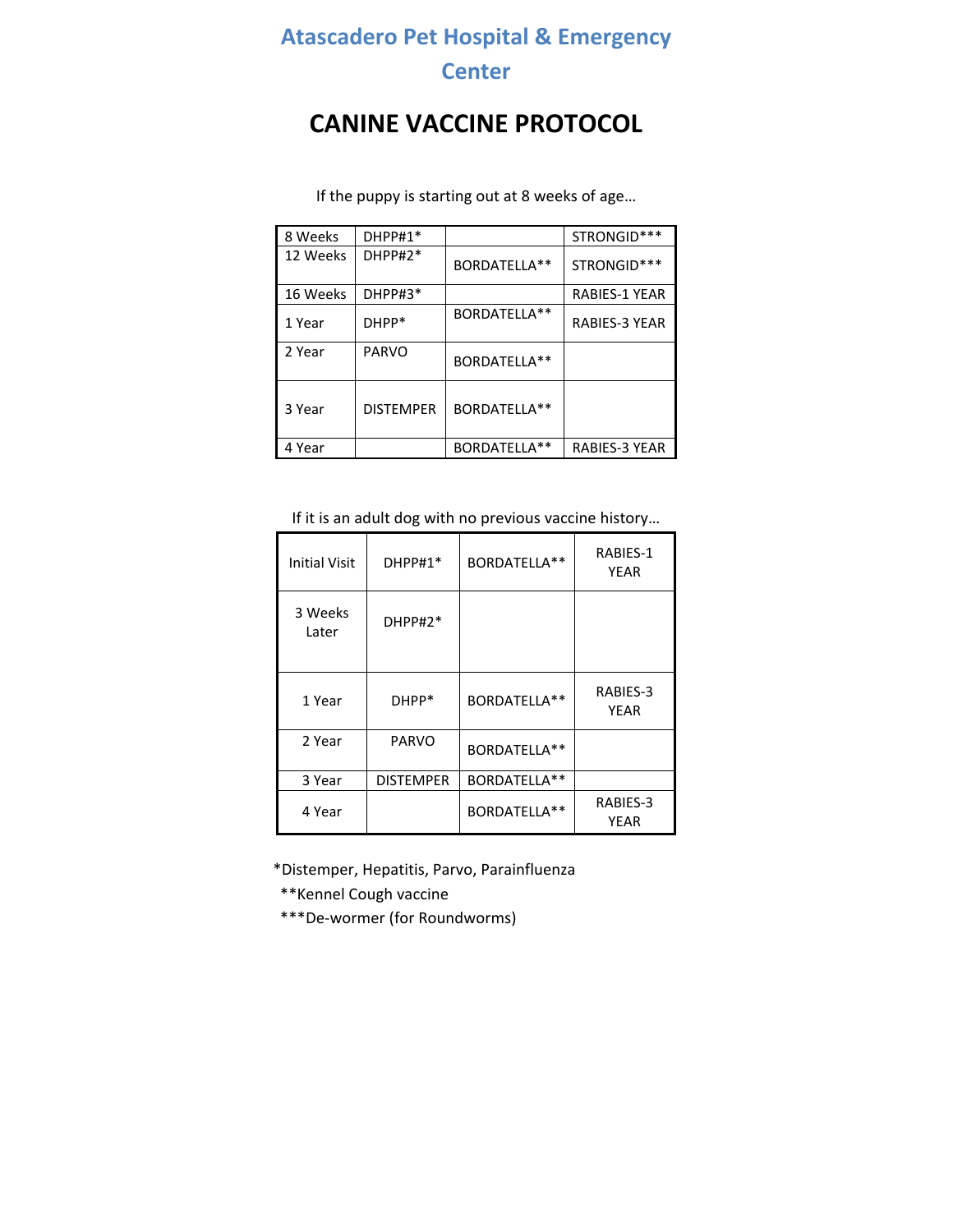### **Atascadero Pet Hospital & Emergency**

#### **Center**

## **VACCINE INFORMATION**

Research has shown that the immunity triggered by some vaccines actually last longer than a year and most universities are recommending tailoring schedules to maximize each patient's immune responses and minimize potential complications. For our recommended vaccination schedules please see links below.

The doctors at Atascadero Pet Hospital & Emergency Center are constantly researching the latest in schedules and vaccines to keep your pets safe. Some vaccines chosen by our facility are given in the form of nose drops or special jet spray to avoid injections and some are specially produced to maximize effectiveness and safety. The risks from vaccines are generally outweighed by the risks of diseases.

Vaccines generally have few side effects except for occasional discomfort at injection site or short term sluggishness, but please call us immediately if you notice any of the following after a vaccination:

- Swelling to face, small bumps
- Vomiting
- Difficulty breathing
- Collapse

**Note:** Just as we see a doctor for a physical annually in an attempt to detect any early signs of possible problems, so should our animal companions. We feel that preventative medicine is an integral part of maintaining any healthy, happy life. This begins with wellness examinations, vaccinations and parasite control. Our doctors will perform a full head to tail examination prior to administering vaccinations and can answer any questions you may have at that time.